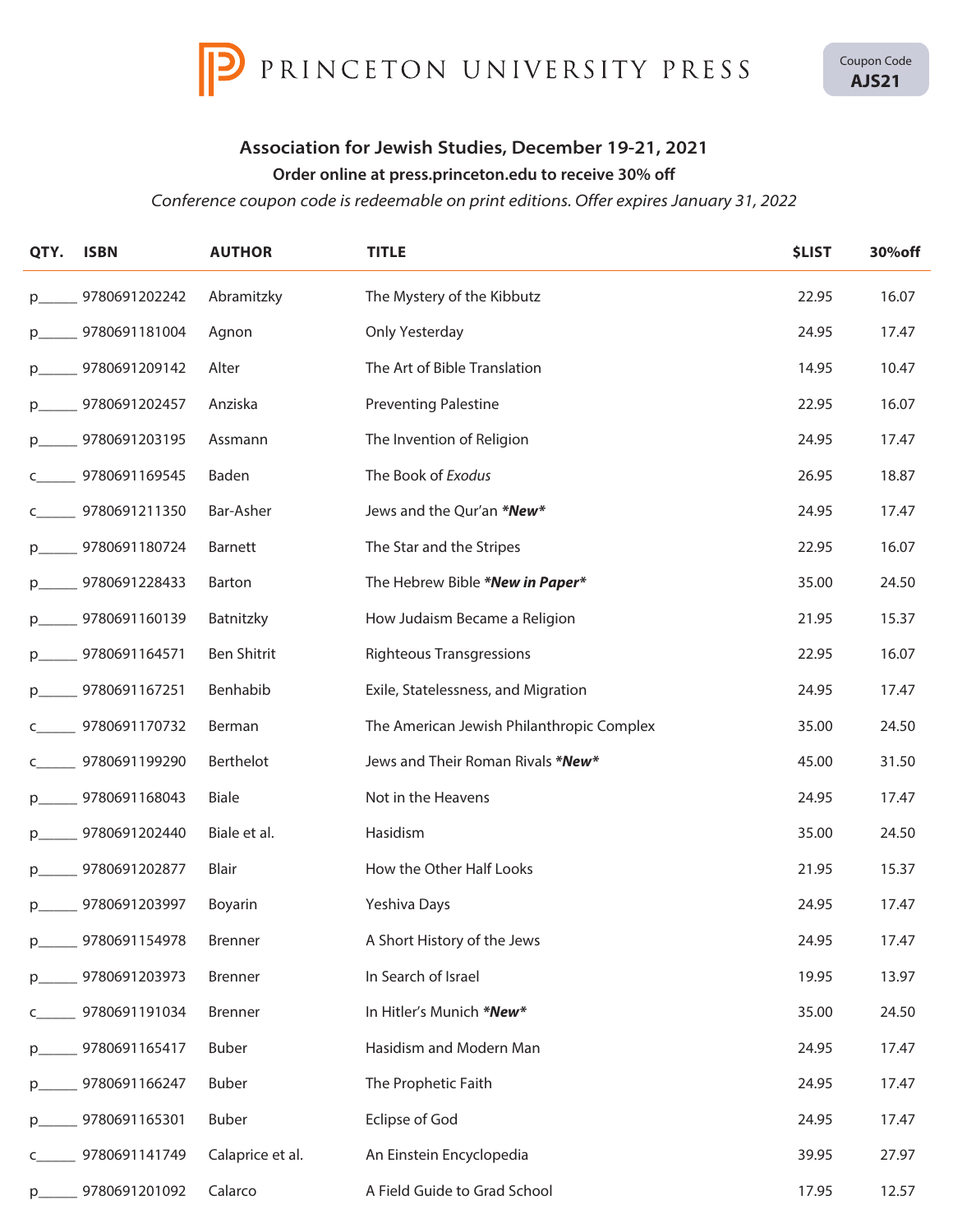| QTY.          | <b>ISBN</b>   | <b>AUTHOR</b>    | <b>TITLE</b>                                 | <b>\$LIST</b> | 30%off |
|---------------|---------------|------------------|----------------------------------------------|---------------|--------|
|               | 9780691176598 | Carlisle         | Spinoza's Religion *New*                     | 29.95         | 20.97  |
| p.            | 9780691210377 | Case             | The Age of Questions                         | 24.95         | 17.47  |
| $p_{i}$       | 9780691191713 | Collins          | The Dead Sea Scrolls                         | 17.95         | 12.57  |
| $p_{\text{}}$ | 9780691211534 | Corngold         | Walter Kaufmann                              | 24.95         | 17.47  |
| p.            | 9780691162157 | Dweck            | The Scandal of Kabbalah                      | 26.95         | 18.87  |
|               | 9780691183572 | Dweck            | Dissident Rabbi                              | 45.00         | 31.50  |
|               | 9780691164908 | Edmonds          | The Murder of Professor Schlick              | 27.95         | 19.57  |
| p.            | 9780691192758 | Efron            | German Jewry and the Allure of the Sephardic | 32.95         | 23.07  |
| c             | 9780691174419 | Einstein         | The Travel Diaries of Albert Einstein        | 29.95         | 20.97  |
| $p_{\text{}}$ | 9780691191812 | Einstein         | Relativity                                   | 16.95         | 11.87  |
| $p_{i}$       | 9780691139173 | Fader            | Mitzvah Girls                                | 32.95         | 23.07  |
| C             | 9780691169903 | Fader            | <b>Hidden Heretics</b>                       | 29.95         | 20.97  |
| p.            | 9780691227931 | Feldman          | The Arab Winter                              | 16.95         | 11.87  |
| p.            | 9780691197180 | Finkel           | <b>Ordinary Jews</b>                         | 21.95         | 15.37  |
|               | 9780691192208 | Germano/Nicholls | Syllabus                                     | 24.95         | 17.47  |
| $p_{\text{}}$ | 9780691183091 | Glinert          | The Story of Hebrew                          | 18.95         | 13.27  |
| c             | 9780691137391 | Goodman          | Josephus's The Jewish War                    | 24.95         | 17.47  |
| p.            | 9780691197104 | Goodman          | A History of Judaism                         | 24.95         | 17.47  |
| $\epsilon$    | 9780691177373 | Gordin           | Einstein in Bohemia                          | 29.95         | 20.97  |
| C             | 9780691179186 | Gray             | An Academic Life                             | 29.95         | 20.97  |
| $p_{i}$       | 9780691173825 | Greenberg        | The Weimar Century                           | 29.95         | 20.97  |
| $p_{-}$       | 9780691173467 | Gribetz          | Defining Neighbors                           | 29.95         | 20.97  |
| $p_{i}$       | 9780691165660 | Halbertal        | Maimonides                                   | 25.95         | 18.17  |
| p.            | 9780691191683 | Halbertal/Holmes | The Beginning of Politics                    | 18.95         | 13.27  |
| p.            | 9780691181165 | Halkin           | After One-Hundred-and-Twenty                 | 18.95         | 13.27  |
| C             | 9780691198934 | Havrelock        | The Joshua Generation                        | 35.00         | 24.50  |
| $p_{i}$       | 9780691176253 | Hayes            | What's Divine about Divine Law?              | 26.95         | 18.87  |
| $p_{i}$       | 9780691154428 | Heilman/Friedman | The Rebbe                                    | 19.95         | 13.97  |
| p.            | 9780691197128 | Heller           | Jabotinsky's Children                        | 24.95         | 17.47  |
| $p_{i}$       | 9780691196831 | Hendel           | The Book of Genesis                          | 17.95         | 12.57  |
| $p_{i}$       | 9780691148052 | Heschel          | The Aryan Jesus                              | 35.00         | 24.50  |
| C             | 9780691167558 | Holub            | Nietzsche's Jewish Problem                   | 35.00         | 24.50  |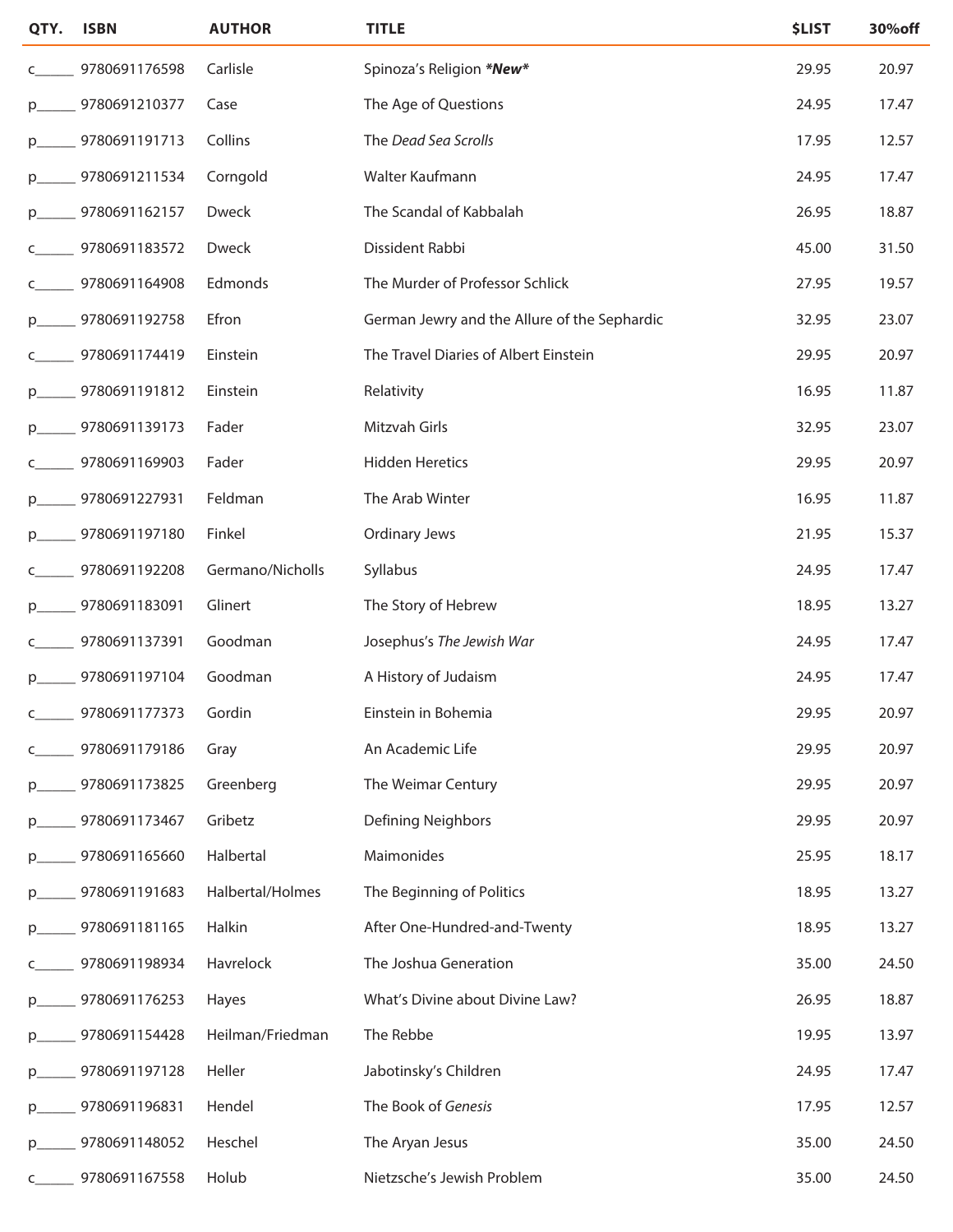| QTY.          | <b>ISBN</b>   | <b>AUTHOR</b>    | <b>TITLE</b>                                 | <b>\$LIST</b> | 30% off |
|---------------|---------------|------------------|----------------------------------------------|---------------|---------|
|               | 9780691192857 | Kattan Gribetz   | Time and Difference in Rabbinic Judaism      | 39.95         | 27.97   |
| p.            | 9780691191638 | Krakowski        | Coming of Age in Medieval Egypt              | 27.95         | 19.57   |
| C             | 9780691201740 | Lahav            | The Only Woman in the Room *Forthcoming*     | 35.00         | 24.50   |
| p.            | 9780691202464 | Larrimore        | The Book of Job                              | 17.95         | 12.57   |
| p.            | 9780691163550 | Levenson         | Inheriting Abraham                           | 19.95         | 13.97   |
| p.            | 9780691202501 | Levenson         | The Love of God                              | 19.95         | 13.97   |
|               | 9780691209203 | Levis Sullam     | The Italian Executioners                     | 17.95         | 12.57   |
| $p_{i}$       | 9780691176093 | Levy             | Poetic Trespass                              | 24.95         | 17.47   |
| p             | 9780691160870 | Lewis            | The Jews of Islam                            | 22.95         | 16.07   |
|               | 9780691179339 | Magid            | Meir Kahane *New*                            | 35.00         | 24.50   |
| $p_{i}$       | 9780691216775 | Magness          | Masada *New in Paper*                        | 22.95         | 16.07   |
| p.            | 9780691203089 | Maimon           | The Autobiography of Solomon Maimon          | 22.95         | 16.07   |
| $p_{\text{}}$ | 9780691173504 | Mandel           | Muslims and Jews in France                   | 24.95         | 17.47   |
|               | 9780691194936 | Manekin          | The Rebellion of the Daughters               | 35.00         | 24.50   |
|               | 9780691151274 | Meddeb/Stora     | A History of Jewish-Muslim Relations         | 75.00         | 52.50   |
| $p_{\text{}}$ | 9780691192734 | Mintzker         | The Many Deaths of Jew Süss                  | 22.95         | 16.07   |
| p.            | 9780691176277 | Mittleman        | Human Nature & Jewish Thought                | 19.95         | 13.97   |
|               | 9780691174235 | Mittleman        | Does Judaism Condone Violence?               | 29.95         | 20.97   |
| $p_{\text{}}$ | 9780691153063 | Muller           | Capitalism and the Jews                      | 22.95         | 16.07   |
| p.            | 9780691160184 | Nadler           | A Book Forged in Hell                        | 17.95         | 12.57   |
| c             | 9780691183848 | Nadler           | Think Least of Death                         | 27.95         | 19.57   |
| $p_{-}$       | 9780691180885 | Norton           | Hezbollah                                    | 16.95         | 11.87   |
| C             | 9780691144986 | Ochs             | The Passover Haggadah                        | 26.95         | 18.87   |
|               | 9780691219905 | Oz               | What Makes an Apple? *Forthcoming*           | 19.95         | 13.97   |
|               | 9780691146065 | Pardes           | The Song of Songs                            | 24.95         | 17.47   |
| $p_{i}$       | 9780691168098 | Penslar          | Jews and the Military                        | 24.95         | 17.47   |
| $p_{i}$       | 9780691181035 | Peters           | The Children of Abraham                      | 19.95         | 13.97   |
| $p_{i}$       | 9780691168517 | Petrovsky-Shtern | The Golden Age Shtetl                        | 24.95         | 17.47   |
| c             | 9780691164236 | Picard et al.    | Makers of Jewish Modernity                   | 39.50         | 27.65   |
| p.            | 9780691209678 | Portwood-Stacer  | The Book Proposal Book *New*                 | 19.95         | 13.97   |
|               | 9780691211152 | Porwancher       | The Jewish World of Alexander Hamilton *New* | 27.95         | 19.57   |
| $p_{\text{}}$ | 9780691206066 | Reich-Ranicki    | The Author of Himself                        | 39.95         | 27.97   |